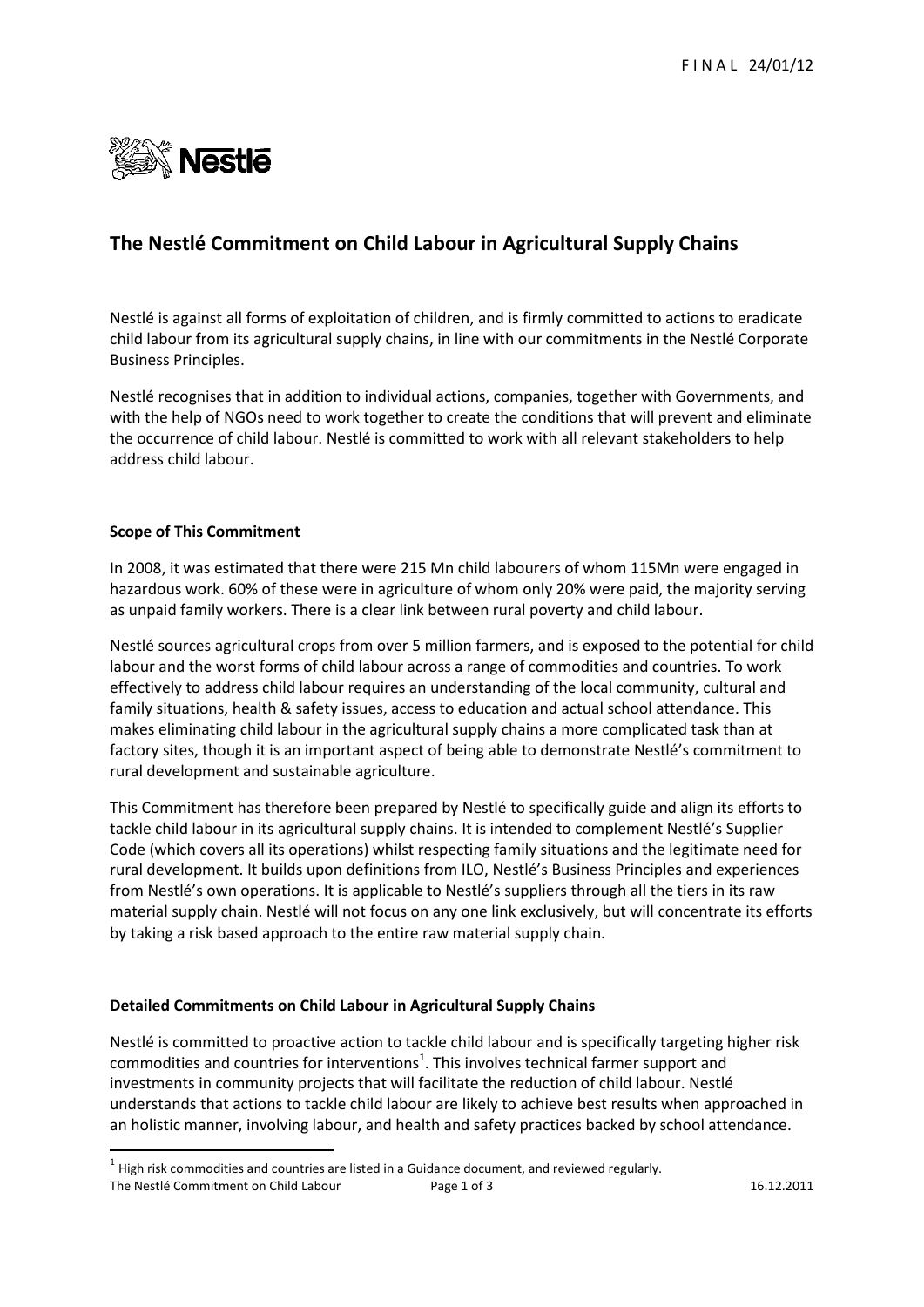The Nestlé Supplier Code, which forms part of our contract with suppliers contains non-negotiable minimum standards on business integrity, health & safety, and environmental & labour standards that we expect all of our suppliers to adhere to. It includes a strict prohibition on child labour. We expect these suppliers to communicate the Code to their own suppliers. Suppliers considered high risk are audited by an independent third party.

Where cases of child labour are discovered, Nestlé will expect suppliers to approach each case separately, and always seek to solve the problem in the best interest of the child or children involved. The supplier should initiate or participate in a programme to transfer any children involved in child labour into quality education until they are no longer children, and help his/her family to access adequate services and viable alternatives. This could be combined with light work where appropriate to the family and child situation.

Specifically, Nestlé is committed to the following:

- **Oversight**:
	- o Nestlé operates a Child Labour Action Group, chaired by an executive board member. The purpose of the Action Group is to identify measures, take decisions and monitor progress made by the company to eliminate child labour in all Nestlé's operations. The Group brings together representatives from Operations, the Zones, the SBUs and Corporate Communications.
- **Responsibility** for management of the issue:
	- o A named Business Unit takes overall management responsibility for each high risk commodity
	- o The Markets (country operations) manage the situation at the local level
	- o The Procurement function leads the implementation of Responsible Sourcing Guidelines for procurement of commodities, and Audit compliance against the RSGs. Training.
	- o The Safety & Health experts support on health & safety aspects
	- o The Agriculture function supports on supplier development and rural development programmes
	- o Corporate Communications communicates internally & externally on actions & progress, and organises dialogue with civil society.
- The **Approach for high risk commodities and high risk children** is to:
	- $\circ$  Carry out an assessment of the risk to child rights and a clear strategy which addresses the issue and its root causes
	- $\circ$  Focus specifically on vulnerable groups: the children of migrant workers, girls, orphans and trafficked children
	- $\circ$  Develop a series of Nestlé specific activities for our own procurement activities, as well as supplier development work via agricultural & rural development staff
	- $\circ$  Carry out proactive work with Suppliers throughout the supply chain to facilitate compliance with the Nestlé Supplier Code, Responsible Sourcing Guidelines and this Commitment
	- $\circ$  Require all Suppliers to maintain documentation<sup>2</sup> for every worker verifying the worker's date of birth for the purpose of age verification.

**.** 

 $2$  In countries where it is difficult to obtain such documentation, the supplier should use other appropriate methods according to local laws and customs